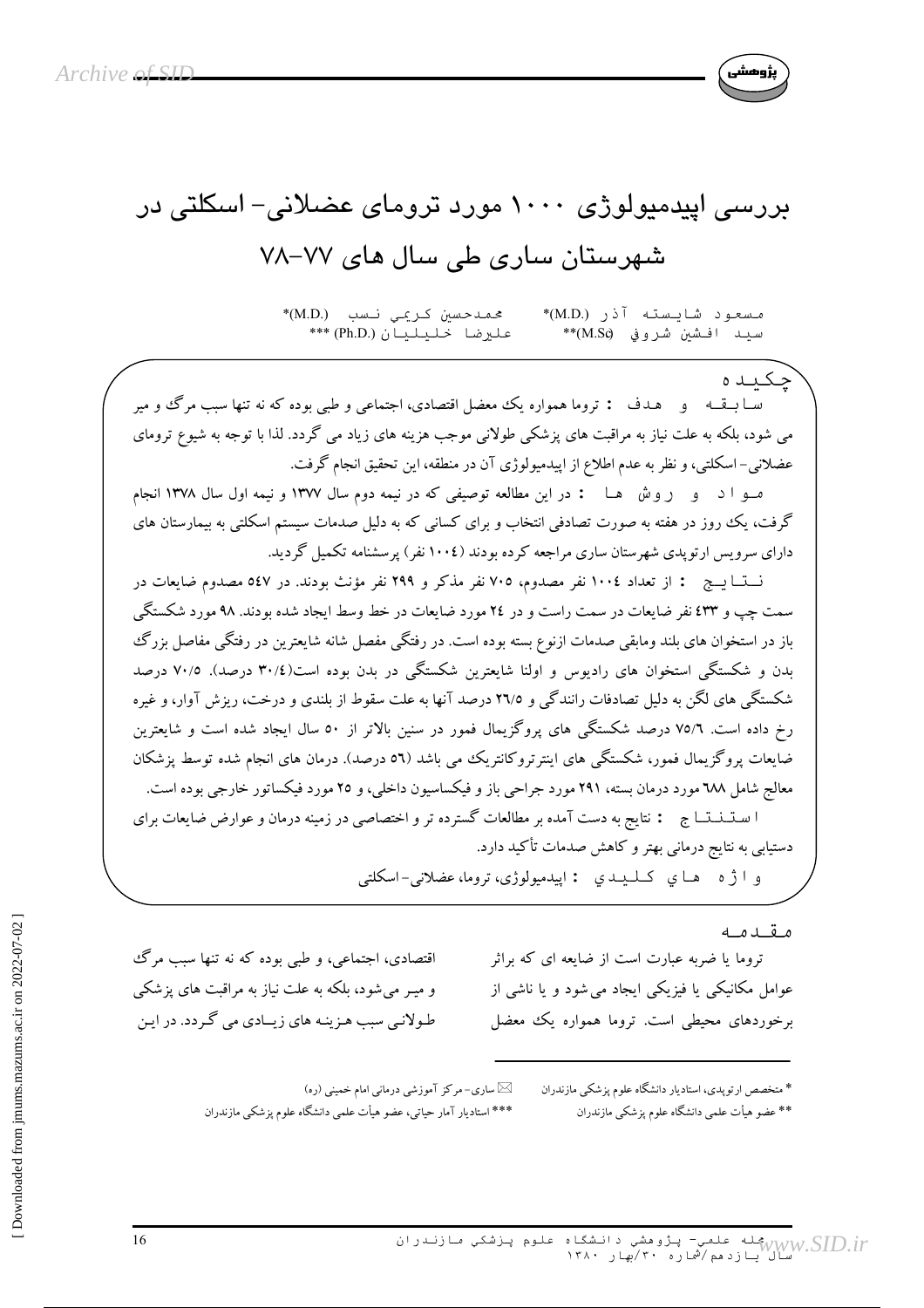میان، سوانح و تصادفات از شایعترین علل مرگ و میر (Mortality) و نقص عضو (Morbidity) در کل دنیا و از جمله ايران (خصوصاً در چهار دهه اول عمر) به شمار می آیند و به دلیل صنعتی شدن کشورها، آمار آنها به طور چشمگیری در حال افزایش است(۱). در سال ۱۹۹۱ در آمریکای جنوبی ۸۵ درصد موارد تروما به علت تصادفات رانندگی بوده است(۲). ضایعات با شدت زیاد (High velocity) عامل اصلی مرگ ومیر درگروه های سنی ۱۸ تا ٤٤ سال در تمام دنیا هستند(۴، ٤).

اکثر بیماران صدمه دیده ( حتی بیماران دچار صدمات شدید)، به زندگی اجتماعی خود باز می گردند ولی بسیاری از آنها نیاز به خدمـات سـرویــس هــای توان بخشی دارند(٥). لذا باید حرکت عمومی برای اصلاح سیستم های درمانبی و حفاظتی صدمه دیدگان در سرويس.هاي مراقبت ازمصدومين انجام گيرد(٦).

از آنجا که عـوامـل مختلـفـی در ایجـاد تـرومـای عضلانی- اسکلتی دخالت دارند(۲) و این عوامل طبق شواهد موجود در کشورهای مختلف متفاوت است(۷) و آگاهی|ز ویژگی۵های اپیدمیولوژیک مصدومان می تواند در برنامه ریزی استانی و کشوری مؤثر باشد، لذا بر آن شديم تا مطالعه فوق را انجام دهيم.

مـواد و روش ها طی یک مطالعه توصیفی در نیمه دوم ۱۳۷۷ و نیمه اول ۱۳۷۸ در هفته یک روز به صورت تصادفی انتخاب و برای کسانی که به دلیل صدمات سیستم اسکلتی به بیمارستان های دارای سرویس ارتویدی شهرستان ساری مراجعه كرده بودند،پرسشنامه تكميل گرديد. درمجموع، تعداد نمونهها به ١٠٠٤ نفر رسيد. درپرسشنامه، مشخصات بیمار، آدرس، مکانیسم تروما، نوع ضایعه اسکلتی، و درمان پزشک معالج ثبت می گردید. نتايج

از تعداد ١٠٠٤ مصدوم، ٧٠٥ نفر مذكر و ٢٩٩ نفر مؤنث بودند. جدول شمارهٔ۱ توزیع سنی مصدومین را نشان می دهد.

جدول شماره۱: توزیع سنی ۱۰۰٤ مصدوم عضلانی– اسکلتی مراجعه کننـده بـه بیمـارستـان هـای شهـرستان ساری طی سال های  $V$  $A - VV$ 

| تعداد(در صد)                                | فراواني       |
|---------------------------------------------|---------------|
|                                             | گرو سنبي      |
| 72(T/Y)                                     | ۱ تا ۱۰ سال   |
| $\Upsilon$ $\Upsilon$ $\Upsilon$ $\Upsilon$ | ۱۰ تا ۲۰ سال  |
| <u>713(71/7)</u>                            | ۲۰ تا ۳۰ سال  |
| 10A(10/V)                                   | ۳۰ تا ٤٠ سال  |
| 42(4/T1)                                    | ٤٠ تا ٥٠ سال  |
| 09(0/AV)                                    | ٥٠ تا ٦٠ سال  |
| $E(E/Y\Lambda)$                             | ۲۰ تا ۷۰ سال  |
| TV(T/TV)                                    | ۷۰ تا ۸۰ سال  |
| $E\Lambda(E/VA)$                            | ۸۰ تا ۱۰۰ سال |
| $\cdots$ ٤ $(\cdots)$                       |               |

ترومای روزانه (٤٧٧ مورد) و سوانح رانندگی (٣٦٤ مورد) به ترتیب شایعترین مکانیسم های ایجاد تروما به شمار می روند. جدول شماره ۲ نحوه توزیع مکانیسم ابجاد تروما را نشان می دهد.

جدول شماره ۲: مکانیسم ایجاد تروما در ۱۰۰٤ مصدوم عضلانی-اسکلتی مراجعه کننده به بیمارستان های شهرستان ساری طی سال های ۷۷–۷۸

| تعداد (درصد)                                                      | فراوانبي<br>مكانيسم |
|-------------------------------------------------------------------|---------------------|
| EVV(EV/O)                                                         | ترومای روزانه       |
| $\mathsf{r}\mathsf{u}\mathsf{f}(\mathsf{r}\mathsf{u}/\mathsf{r})$ | سوانح رانندگی       |
| 23(2/29)                                                          | نزاع                |
| 0E(0/TV)                                                          | صدمات شغلي          |
| $\Lambda$ J $(\Lambda/\rho$ J $)$                                 | صدمات ورزشي         |
| $\cdots$ ٤ $( \cdots )$                                           |                     |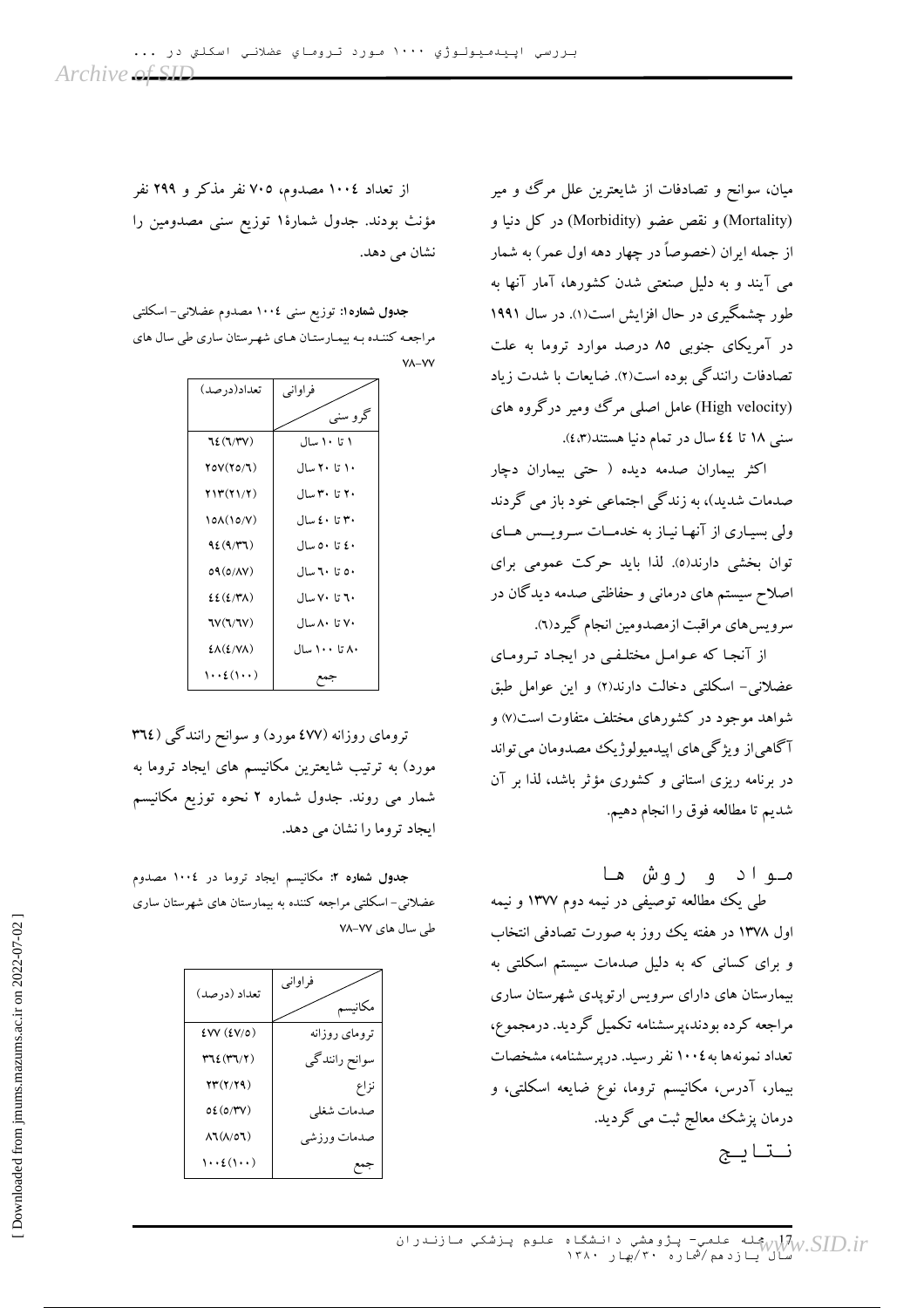

نتـايـــج اين بـــررســي ٦١ مـورد شـكستـگـــي در استخوان های ترقوه و کتف، ۷ مورد دررفتگی مفصل آکرومیوکلاویکولار، ۱۳ مورد دررفتگی شانه، ۹۲ مورد شکستگی در قسمت های مخلتف استخوان بازو، ٦ مورد دررفتگی آرنج، ۳۰٦ مورد شکستگی در استخوان های ساعد، ۸۳ مورد ضایعات استخوان های دست و مچ دست، ۱۸مورد شکستگی درمهرهها، ۳۱مورد شکستگی لگن، ۸ مورد دررفتگی هیپ، ۸۹ مورد شکستگی در <sub>.</sub><br>قسمت های مختلف استخوان ران، ۳ مورد دررفتگی زانو، ۱۵ مورد شکستگی کشکک زانو، ۱۷۸ مورد شکستگی سـاق یا، ۱۸ مورد شکستگـی کالکـانئـوس، ۹ مورد شکستگی دیگر استخوان های مچ پا و ٤٩ مورد شکستگی استخوانهای متاتارس و انگشتان پا و۱۱ مورد دررفتگی در مفاصل کوچک یا را در میان مصدومین مراجعه كننده مشخص نمود.

از کل ضایعات فوق ۹۸ مورد شکستگی باز در استخوان های بلند و بقیه صدمات بسته بوده است.

درمان های انجام شده توسط پزشکان معالج شامل ٦٨٨مورد درمان بسته،٢٩١ موردجراحي بازو فيكساسيون داخلې، و ۲۵ مورد فيکساتور خارجې بوده است. چهل و هفت نفر از بیماران قبل از مراجعه به پزشک متخصص توسط شکسته بند محلی دستکاری شده بودند. با توجه به طول مدت مطالعه، ١٦٨ نفر از مصدومین دچار عوارض مختلفی شدند که برای مدت طولانی تحت درمان های لازم قرار گرفتند(ثبت گردید).

.<br>ضایعات شانه شامل شکستگی ترقوه و کتف و ضايعات مفصل آكروميوكلاويكولار درجنس مذكر (٦٧ درصـد) بیشتـر از جنـس مـؤنث (۳۳ درصد) و در سمت چپ (۷۱ درصد) بیشتـر از سمت راست (۲۹ درصد) مشاهده شد. کلیه ضایعات از نوع بسته بوده است و جز دو بیمار (یک مورد شکستگی یک سوم دیستال ترقوه و يک مورد ضايعه مفصل آکروميوکلاويکولار) همگې به

صورت بسته تحت درمان قرار گرفتند. نتیجه درمان بسته عالی بوده است، به طوری که فقط یک مورد عدم جوش خوردن (Nonunion) ترقوه وجود داشت که متعاقباً جراحی باز و فیکساسیون داخلی ٤ ماه بعد از ضايعه اوليه انجام گرديد.

در رفتگی مفصل شانه شایعترین در رفتگی مفاصل بزرگ بدن بود که همگی آنها قدامی بودند.

از مجموع ۹۲ مورد شکستگی استخوان بازو، ۱۹ مورد در پروگزیمال، ۸ مورد در تنه، ۵۶ مورد در سوپراکندیلار، ۸ مورد در کندیل لترال، ۲ مورد در اپی کندیل داخلی، و ۳ مورد از نوع Tدیستال هومروس (داخل مفصلي) بوده است.

در میان شکستگی های تنه استخوان بازو، دو مورد شکستگی باز به دلیل تصادف رانندگی وجود داشت. همچنین ۳ مورد از شکستگی های پروگزیمال هومروس به دلیل ضایعات پاتولوژیک (Unicamerai bone cyst) بوده است. هفتاد ویک درصد از شکستگی های سوپراکندیلار آرنج کودکان به دلیل سقوط از ارتفاع کمتر از ۱ متر روی داده و ۹۵ درصد آنها از نـوع اكستـانسيون بـوده است. ٩٦/٥ درصـد مصـدوميـن بـا شکستگی سوپراکندیلار بین سنین ٥ البی ١٥ سال قرار داشتند. در میان بیماران با ضایعه سوپراکندیلار آرنج، یک مورد ضایعه عصب رادیال وجود داشت که بدون انجام درمان جراحی خود به خود بهبود یافت.

بیشترین عارضه درمانی (۳ مورد دفورمیتی واروس) در بیـن کسـانی بود که جابهجایی در محـل شکستـگی داشته و درمان بسته شده بودند، درحالبی که درشکستگی با جابه جایی سوپراکندیلار آرنج بیمارانی که تحت عمل جراحی قرار گرفته بودند، از ۱٤ بیمار فقط ١ مورد دچار دفورمیتی شد.

شکستگی استخوان های رادیوس و اولنا شایعترین شکستگی در بدن بوده (۳۰/٤ درصد) که مکانیسم عمده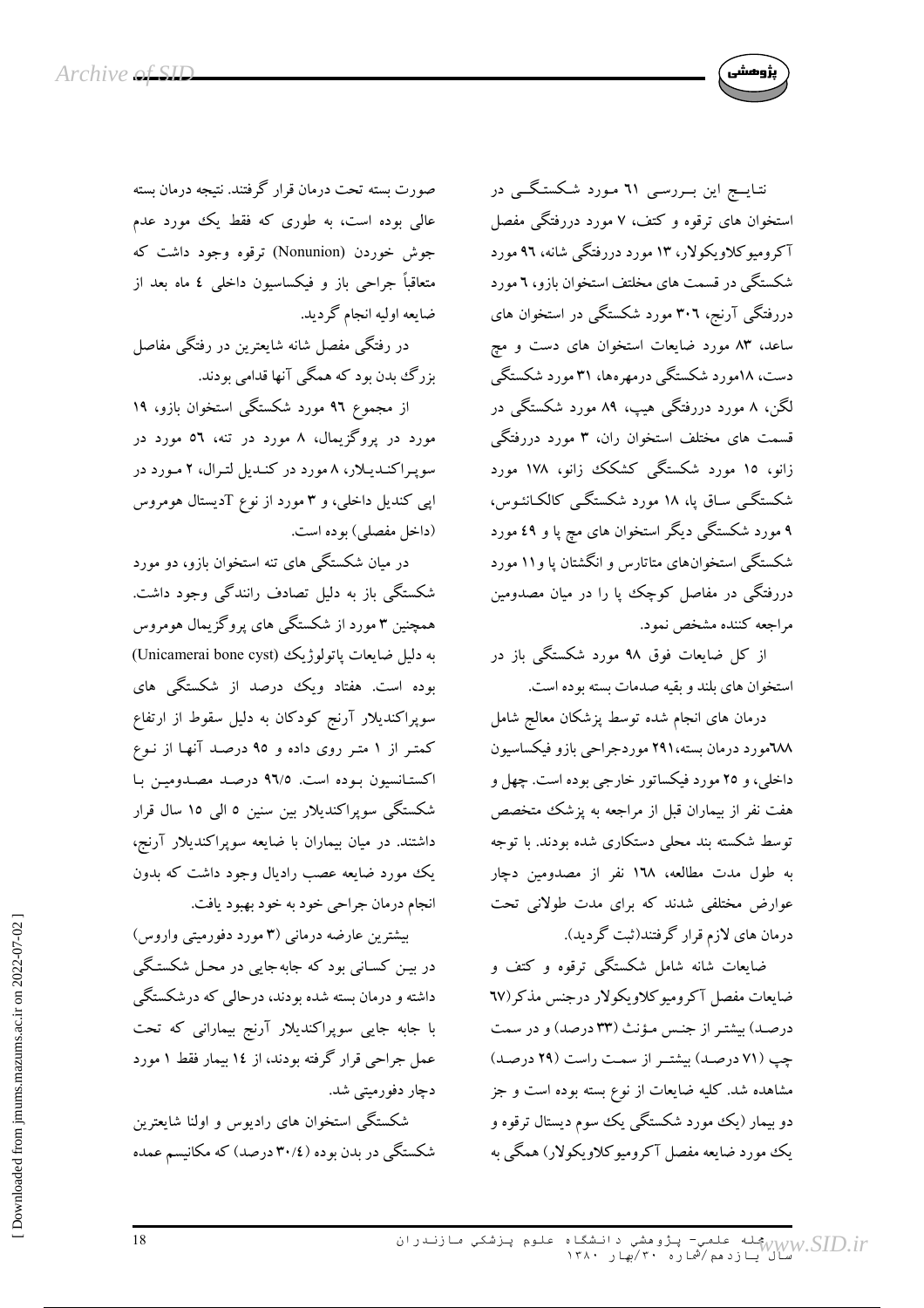آن در کودکان و بزرگسالان زمین خوردن طی حوادث روزمره و ورزش بوده است(۸۰ درصد). ٦٨ درصد مصدومیـن دچـار این نوع شکستگـی، مذکـر و مابقـی مؤنث بوده اند. در ٥٥ درصد موارد اندام سمت چپ، و در ٤٢ درصد موارد اندام سمت راست، و در ٣ درصد موارد نیز هر دوطرف دچارشکستگی شدهاند. ۲۱ درصد مصدومین با شکستگی استخوان های رادیوس و اولنا در دو دهه اول زندگی خود قرار داشتند. شایعترین محل شکستگی در استخوانهای رادیـوس و اولنـا قسمت دیستال آنها می باشد(جمعاً ۷۲ درصد) و سپس تنه این استخوان ها در مرحله دوم قرار دارد (٢٤ درصد) و بقيه در پروگزیمال این دو استخوان روی داده است.

شکستگی ها و ضایعات دیستال رادیوس و اولنا به بهترین شکلی به درمان بسته و گچ گیری پاسخ دادند. درمجموع،۹۱ درصد با جا اندازی بسته و ۹ درصد با جا اندازی باز و انجام فیکساسیون داخلی تحت درمان قرار گرفتند. بیماران با درمان بسته، ۳ مورد بدجوش خوردن با اشکال درعملکرد، ۱مورد شکستگی مجدد دو ماه بعد از بازکردن گچ، و درمیان شکستگیهای داخل مفصلی همراه با محبدودیت جرکتبی، ٤ مورد استئو آرتیریت گزارش گردىد.

۸۳ درصد از مصدومین با ضایعات دست و مچ دست مذکر و مابقی مؤنث بوده اند. در ٥٨ و ٤٢ درصد موارد به ترتیب شکستگی در سمت راست و چپ رخ داده بود.شایعترین علت شکستگی، ضایعات شغلی دست بوده است. ٦٠ درصد از کل ضایعات شغلی در دست روی داده است. شایعترین عارضه در ضایعات دست، محدودیت حرکتی بود که در ۷ درصد موارد بعد از درمان به وجود آمد.

در مورد ضایعات و صدمات مهره ای به دلیل این که تعدادی از بیماران به سرویس های جراحی مغز و اعصاب مراجعه نموده اند، هیچ اظهار نظری نمی کنیم.

تصادفات رانندگی و حوادث روزمره زندگی (نظیر سقوط از بلندی و درخت، ریزش آوار و غیره) به ترتیب علت ۷۰/۵ و ۲٦/۵ درصد از شکستگی های لگن بوده است.

٥٥/٨ درصد از شکستگی ها در راموس های فوقانی و تحتانی پوییس (شایعترین محل) روی داده است. ۱٤/۸ درصد این ضایعات،شکستگی های حفره استابولوم بودند که در مقایسه با ضایعات خارج مفصلی پیش آگهی بسیار بدتری دارند. ٦١/٩ درصد ضایعات در دهه دوم، سوم، و چهارم زندگی رخ داده است. ٤٧ درصد بیماران دچار ضایعات همراه بودند که شایعترین آن صدمات سیستم ادراری است که بعد از آن ضایعات احشاء داخل لگن و حفره شکمی قرار می گیرد.

شکستگی های یروگزیمال فمور در ۷۵/٦ درصد موارد در سنین بالاتر از ۵۰ سال رخ داده است. ۷۳ درصد این صدمات طی حوادث معمول روزمره و ٢٤ درصد آنها بر اثر سوانح رانندگی رخ داده بود. زمین خوردن در حمام، دستشویی یا کنار حوض آب و یا سقوط از روى پله از جمله شايعترين دلايل بروز اين ضابعات در سالمندان به شمار می رود.

شايعترين ضايعات پروگزيمال فمور،شگستگي هاي اینترتروکانتریک بوده است(٥٦ درصد موارد). بهترین درمان این صدمات جراحی Hip nailing بوده است که انجام گشته و عـوارض آن شـامـل بيـرون زدگـي Nail (٧ درصد)، بدجوش خوردن(٥ درصد) و فلج عصب پرونئال ، استخوان سازی نا به جا، صدمات عصب سیاتیک، و نارسایی وسیله(جمعاً ۷ درصد) بوده است.

تمامی موارد در رفتگی های هیپ به دلیل تصادفات رانندگی و موتور سیکلت بوده است. فقط در یک مورد یک کارگر معدن که زیر واگن حمل سنگ (ترومای شغلی) صدمه دیده بود به دلیل تأخیر در جا اندازی (حدود ۱۸ ساعت) دچار نکروز آواسکولر سر فمور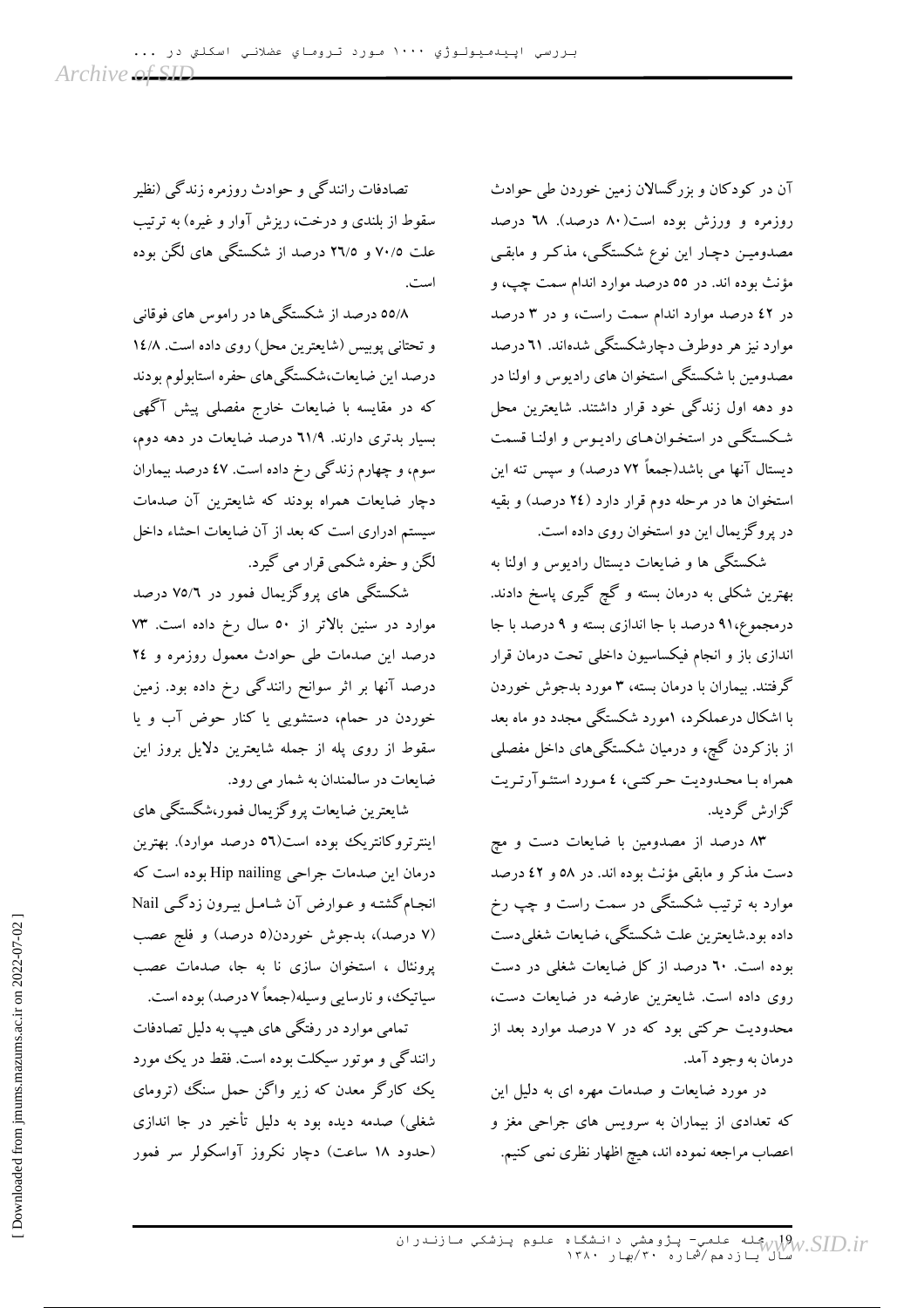

گردید. نامبرده طی ترومای اولیه دچار صدمه عصب سیاتیک نیز شده بود که تا پایان مدت پیگیری، صدمه عصبی بهبود یافت. ۲۰درصد شکستگی های تنه ودیستال فمور به علت تصادفات رانندگی و حوادث جاده ای و ۳۲ درصد (خصوصاً در کودکان) به دلیل اتفاقات روزمره بوده است. ٤١/٥ درصد اين ضايعات در فصل تابستان رخ داده است.۷۳ درصد مصدومین با شکستگی فمور را افراد مذکر تشکیل می دادند. در کودکان زیر ۱۵ سال، ۹۲ درصد موارد به صورت بسته توسط کشش و گچ گیری درمان شده بودند. تا یک سال پس از درمان هیچ گونه عارضه ای در بیماران مشاهده نگردید. شکستگی های ساق پا، دومین شیوع شکستگی را

در میان استخوان های بلند دارا بوده است. ٧٤ درصد مصدومین با شکستگی ساق یا در دهه دوم و سوم زندگی قرار داشتند. ۷۲ درصد بیماران مذکر و ٥٦ درصد موارد به دلیل تصادفات رانندگی رخ داده بود. در ٤٣ درصد مصدومين زخم باز وجود داشت كه شایعترین شکستگی باز در بدن بوده است. ٥/٦ درصد ضایعات ساق پا به صورت جراحی باز و ٥٤ درصد این ضایعات با روش های بسته تحت درمان قرار گرفتند. ۸۱ درصد عوارض در بیمارانی که تحت عمل جراحی قرار گرفته بودند رخ داد. اکثر بیمارانی که با روش بسته تحت درمان قرار گرفته بودند، بهبودی عالی داشتند(۱۹ درصد عوارض در درمان بسته بوده است).

عمده ترین عوارض، تأخیر در جوش خوردن (۱۹ درصد)، عدم جوش خوردن (۳۳ درصد)، عفونت زخم و استخوان ناشی از شکستگی باز و یا جراحی بوده است (۲۸ درصد). در میان ضایعات ساق یا، شکستگی پروگزیمال تی بیا به صورت خارج مفصلی ۹ درصد ضایعات راشامل میگردید. ضایعات با صدمات خفیف، با درمان بسته پیش آگهی بسیارخوبی داشته ولی صدمات با انرژی زیاد، با عوارض شایعی (شامل۲۰ درصد

بدجوش خوردن، ۷ درصد عفونت استخوانی، و ۷ درصد سندرم کمپارتمان) همراه بوده اند و با درمان بسته نتايج خوبي نداشتهاند وتنها ٥٣ درصد آنها كارآيي (Function) كامل خود را باز يافتند.

از ۳ مورد در رفتگی زانو، ۲ مورد به علت تصادف رانندگی و ۱ مورد ناشی از ترومای ورزشی بوده است. هر سـه در رفتــگی زانــو به صــورت بسته درمان گشته و در هر سـه مورد بـعـد از درمـان نـاپـايــداري زانـو باقے ماندہ بود.

ىحت

نتایج این پژوهش نشان داد که در شکستگی های همراه با جا به جایبی سوپراکندیلار آرنج، نتایج درمان جراحی بهتر از درمان بسته بوده است که به نظر ما عامل آن عدم ارزیابی دقیق جااندازی بسته در رادیوگرافی های کنترل بعد از جا اندازی بسته می باشد. همچنین براساس یافته های این تحقیق، درشکستگی های متافیزپروگزیمال تی بیا موارد ایجاد شده به دلیل ترومای با شدت زیاد (شکستگی های خرد شده یا شکستگی های با جابه جایی شدید) نتایج درمان بسته مناسب نبوده و توصیه به جا انـدازی آنـاتـومیـک وو فیکسـاسیون داخلی استخوان می گر دد.

همچنین برخی یافته ها نشان می دهد تعدادی از یزشکان ما روش هایی را به کار می برند که کلاسیک نبوده وحاصل آن عوارض بيش از مقدار قابل قبول ناشی از درمان می باشد:

الف)بیشترین عارضه درمان جراحی شکستگی های هیپ بیرون زدگی Nail به داخل استابولوم بوده است. این عارضه در نتیجه کار برد انواع قدیمی وسایل (Devices) مورد استفاده برای فیکساسیون هیپ مانند جویت نیل بوده است. توصیه به کار برد وسایل ارایه شده جدید در سطح دنیا مانند Dynamic hip screw و